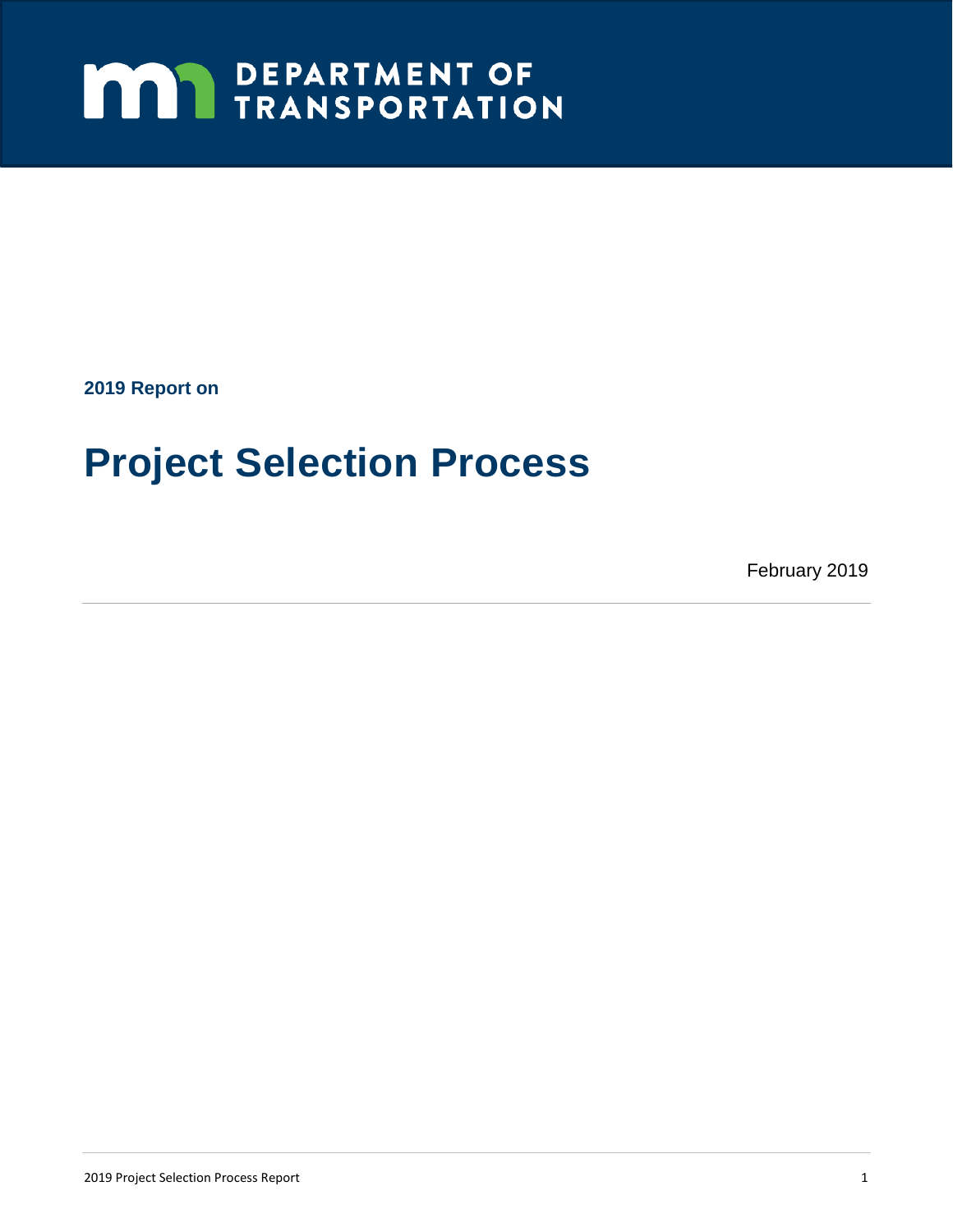Prepared by:

The Minnesota Department of Transportation 395 John Ireland Boulevard Saint Paul, Minnesota 55155-1899

Phone: 651-296-3000 Toll-Free: 1-800-657-3774 TTY, Voice or ASCII: 1-800-627-3529

To request this document in an alternative format, call 651-366-4718 or 1-800-657-3774 (Greater Minnesota). You may also send an email to **ADArequest.dot@state.mn.us**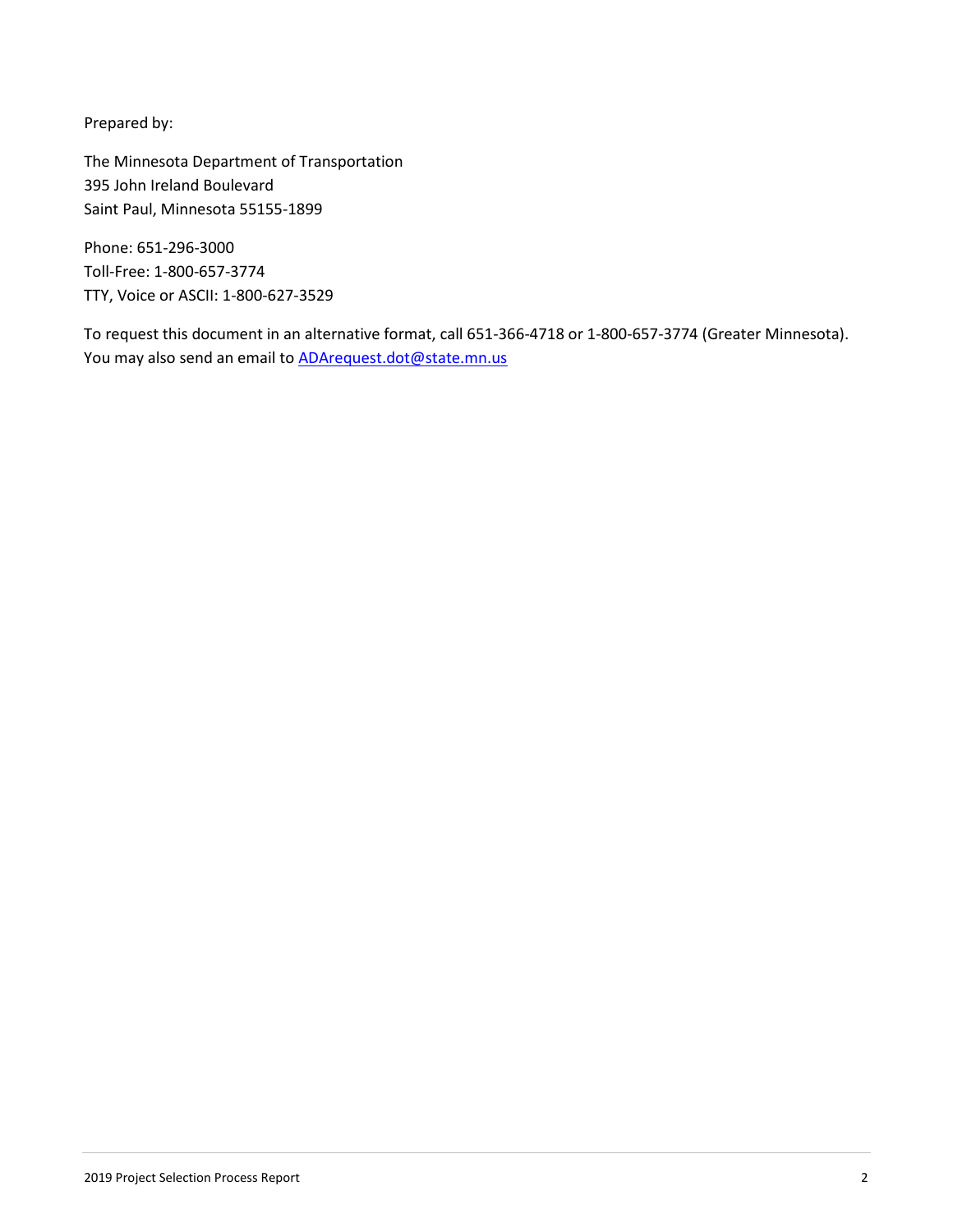### **Contents**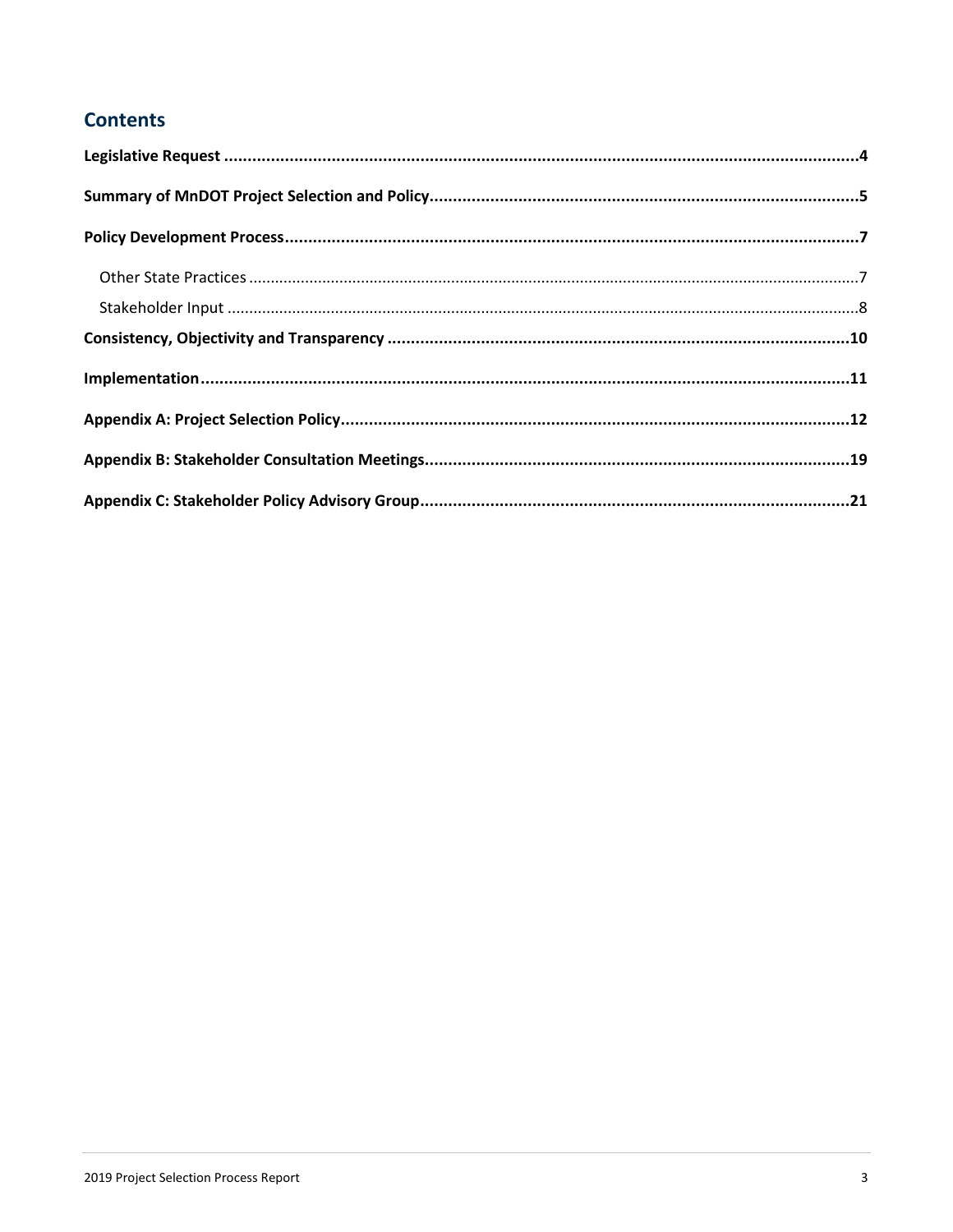# **Legislative Request**

This report is issued to comply with 2017 Laws of Minnesota, First Special Session, Chapter 3, Article 3, Section 124.

#### **Sec. 124. TRANSPORTATION PROJECT SELECTION PROCESS**

Subdivision 1. **Adoption of policy.** (a) The commissioner of transportation, after consultation with the Federal Highway Administration, metropolitan planning organizations, regional development commissions, area transportation partnerships, local governments, the Metropolitan Council, and transportation stakeholders, must develop, adopt, and implement a policy for project evaluation and selection to apply to the project selection process and to special program selection processes, such as corridors of commerce. The commissioner must adopt and implement the policy no later than November 1, 2018, and may update the policy as appropriate. The commissioner must publish the policy and updates on the department's Web site and through other effective means selected by the commissioner.

- (b) For each selection process, the policy adopted under this section must:
	- (1) establish a process that identifies criteria, the weight of each criterion, and a process to score each project based on the weighted criteria; the scoring system may consider project readiness as a criterion for evaluation, but project readiness must not be a major factor in determining the final score;
	- (2) identify and apply all relevant criteria contained in enacted Minnesota or federal law, or added by the commissioner;
	- (3) identify for stakeholders and the general public the candidate project selected under each selection process and every project considered that was not selected;
	- (4) involve area transportation partnerships and other local authorities, as appropriate, in the process of scoring and ranking candidate projects under consideration;
	- (5) publicize scoring and decision outcomes concerning each candidate project, including the projects that were considered but not selected, and the reason each project was not selected; and
	- (6) require that the projects in the state transportation improvement program include the score assigned to the project.

(c) At a minimum, the policy adopted under this subdivision must conform with the criteria for the corridors of commerce program under Minnesota Statutes, section 161.088, and the transportation economic development program under Minnesota Statutes, section 174.12.

Subd. 2. **Report to legislature.** By February 1, 2019, the commissioner must submit a report to the chairs, ranking minority members, and staff of the legislative committees with jurisdiction over transportation policy and finance concerning the adopted policy and how the policy is anticipated to improve the consistency, objectivity, and transparency of the selection process. The report must include information on input from members of the public and the organizations identified in subdivision 1.

*The cost of developing the project selection policy required by law and preparing this report is approximately \$300,000.*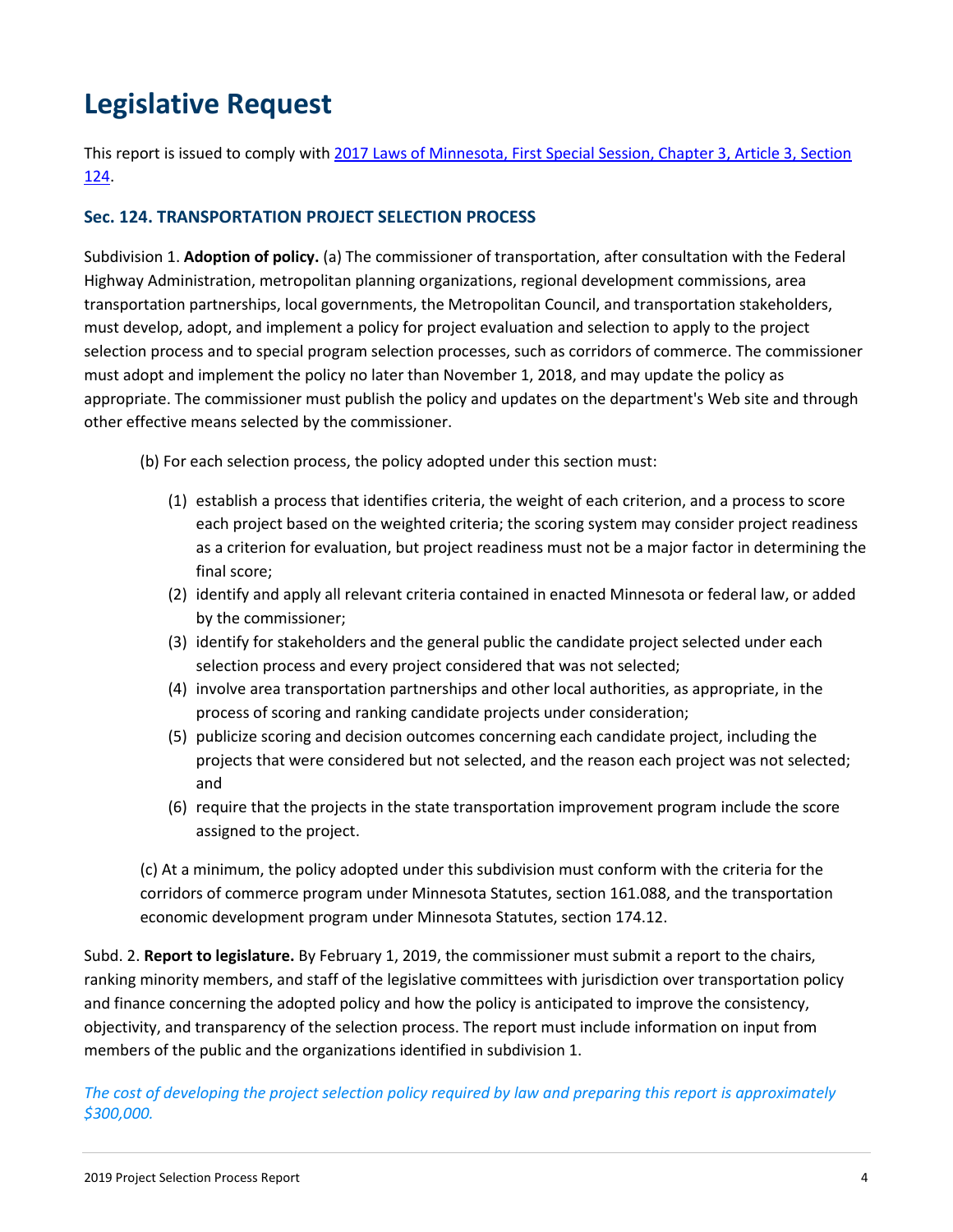# **Summary of MnDOT Project Selection and Policy**

As required by 2017 Laws of Minnesota, First Special Session, Chapter 3, Article 3, Section 124, the Minnesota Department of Transportation adopted a Project Selection Policy in November 2018 after consulting with the groups identified in Subdivision 1(a). The policy is included in Appendix A.

The policy applies to evaluating and prioritizing capital construction projects on the state highway system either delivered by or selected by MnDOT. Project selection is the decision to fund a project and add it to the list of projects to be constructed. Under the policy, project selection is specifically the decision to add a project to either the 10-year Capital Highway Investment Plan or the four-year State Transportation Improvement Program.

As required by the Project Selection Policy, MnDOT will use objective criteria to assign numeric scores in all selection processes subject to this policy. The scores will inform project selection decisions, but MnDOT may consider other factors in addition to the score. When MnDOT does not select a high-scoring project or selects a lower scoring project, MnDOT will provide a short explanation for the reasoning behind the decision in addition to the project score.

MnDOT prioritizes investments to keep the state highway system in a state of good repair. MnDOT's 20-year State Highway Investment Plan distributes funding to address a range of goals and objectives. MnSHIP determines the amount of money available for different types of improvements, such as safety, mobility, condition of existing roads and bridges, and other goals. MnSHIP dedicates the majority of funding to fixing pavement and bridges.

MnDOT scores and selects stretches of pavement and specific bridges that need work typically five to 10 years before construction. Once selected, MnDOT identifies and evaluates alternatives to address the identified needs as well as other legal requirements, opportunities to advance legislative goals, objectives in state plans, and other repairs and improvements that make sense to do at the same time. The department follows a complete streets approach, which considers the needs of all the different types of vehicles and people who will use the road or bridge. MnDOT balances all of the identified needs and opportunities against the funding guidance of MnSHIP and looks for cost-effective and affordable solutions. MnDOT also works with local and regional partners, metropolitan planning organizations, tribal governments and regulatory agencies and seeks public input during the development of the project.

For other types of projects, such as targeted safety improvements or major expansions of the system, MnDOT usually selects projects three to six years before construction. MnDOT manages a variety of special programs with specific objectives. Each program scores candidate projects against a set of criteria. Cities, counties and other groups may apply for funding or suggest specific project ideas for many of these programs. Examples include the Highway Safety Improvement Program, Transportation Economic Development Program and Corridors of Commerce Program.

MnDOT also sets aside funding to fix and maintain things such as rest areas, traffic cameras, ramp meters, historic roadside properties, truck weigh stations, noise walls and other infrastructure. Each of these programs has its own selection process. Projects are typically scored and selected two to five years before construction.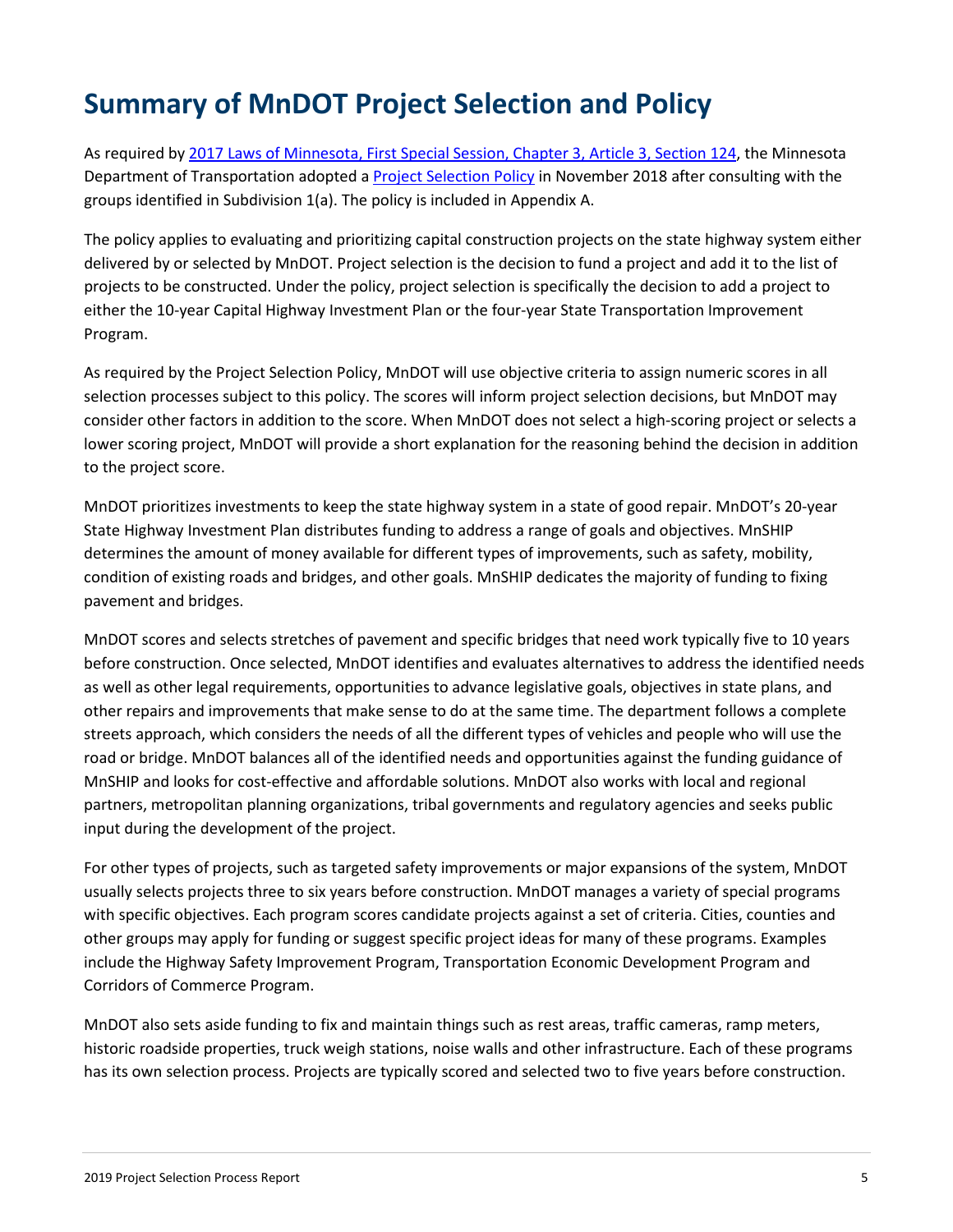Finally, MnDOT holds a small amount of funding to fix damage caused by each winter season or to make emergency repairs. The department selects these projects the same year they are constructed. They are not selected using numeric scoring.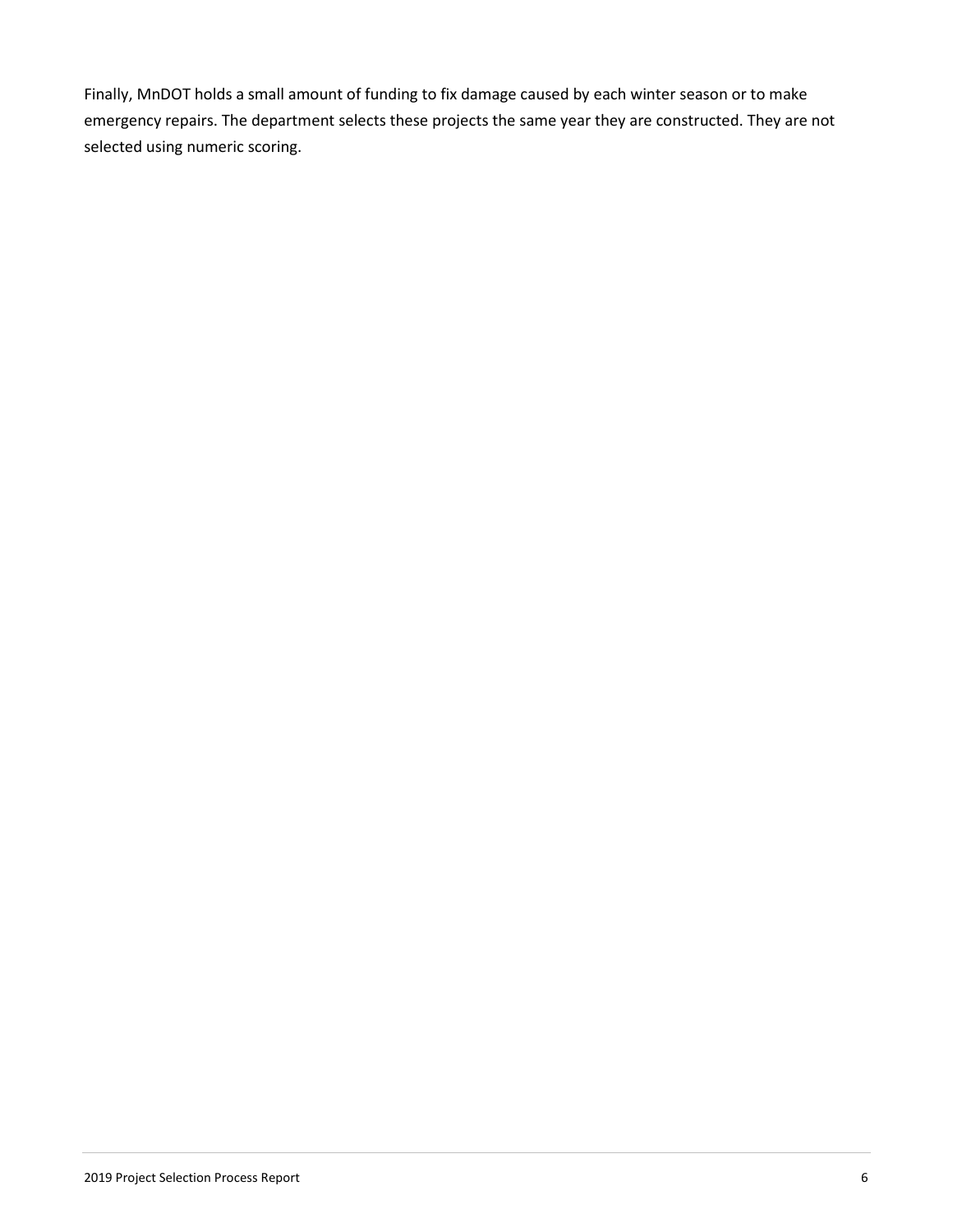# **Policy Development Process**

In the process of developing the Project Selection Policy, MnDOT:

- Reviewed the findings and recommendations of the 2016 Office of the Legislative Auditor Report on MnDOT Project Selection
- Reviewed project selection scoring practices of other state departments of transportation
- Formed a policy advisory group of external stakeholders
- Conducted multiple rounds of engagement with the stakeholders identified in Subdivision 1(a)
- Worked with staff from throughout MnDOT including specialty offices, modal offices and every district
- Developed and tested scoring processes for every category of project and program
- Released a draft of the plan and scoring criteria for stakeholder review and comment prior to adoption

### **Other State Practices**

To inform the development of the Project Selection Policy, MnDOT staff investigated the project selection process in each of the other 49 states to identify processes that meet some or all of the legislative requirements in Subdivision 2. Specifically, the review looked at whether a state's project selection process included:

- A numeric score at the time a project is considered for inclusion in the STIP or other investment plan.
- The publication of scores both for projects selected and for those projects that were considered but not selected.

The majority of states do not use numeric scores in their project selection process. As of 2018, 12 states do use some manner of numeric scoring to select construction projects, but not all publicize scores or lists of projects considered but not selected. Most of the scoring processes are five years old or less.

The 12 states' processes vary widely. For example:

- About half of the states score projects considered for inclusion in the STIP. The other half score projects considered for inclusion in a 6-10 year capital investment plan (similar to MnDOT's CHIP).
- Most do not score preservation or "state of good repair" projects (e.g., rehabilitation of a bridge deck).
- States that do score preservation projects do not publicize scores or lists of projects considered but not selected.
- Some states score all projects with a common set of criteria and weighting. Other states use the same criteria, but vary the weight of each criteria for different categories of project or for different geographies. Other states divide projects into categories, which are scored using different evaluation criteria specific to that category of projects.
- The project selection process is as short as 9-12 months for some states and up to 24 months for others.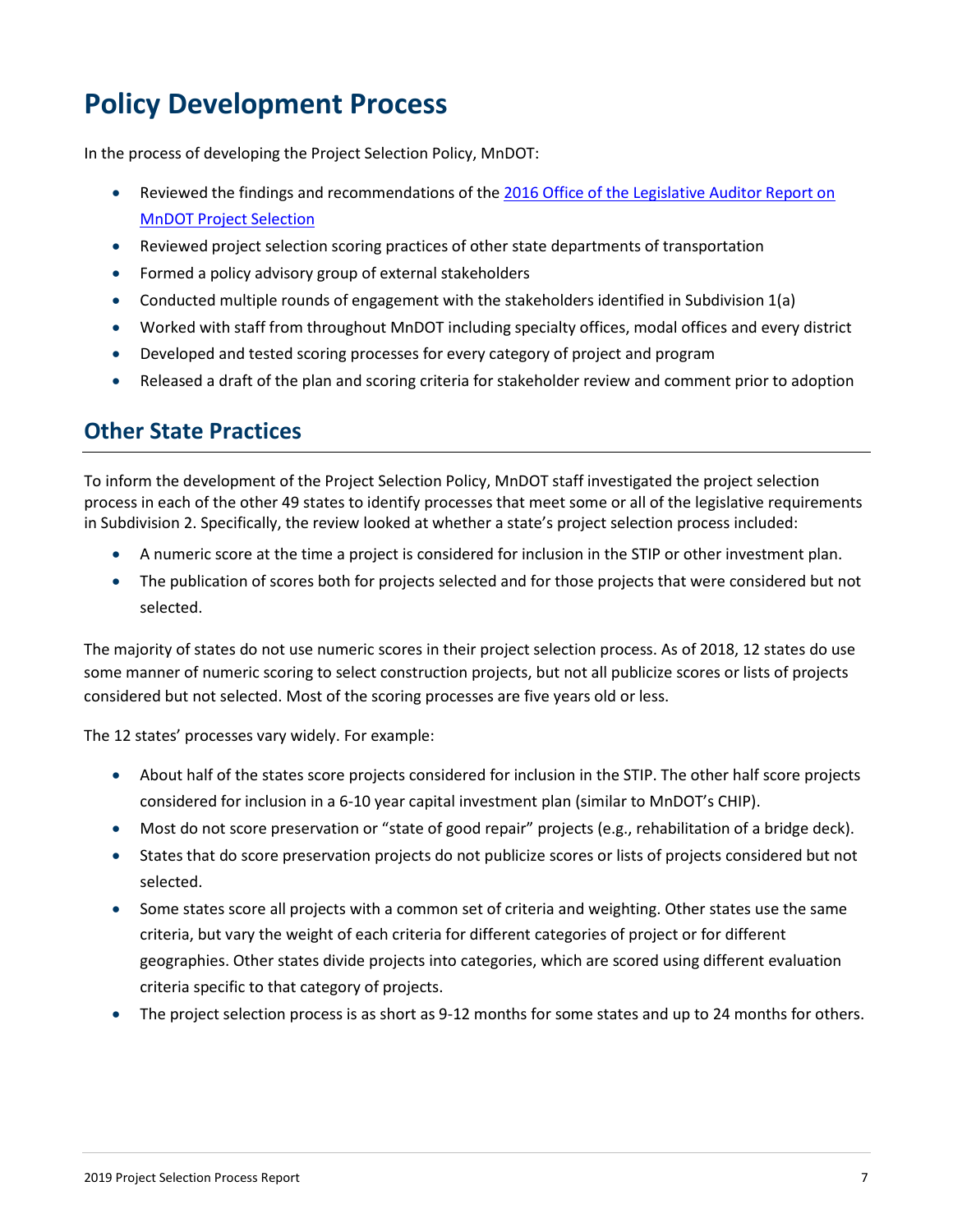### **Stakeholder Input**

Subdivision 1(a) required MnDOT to consult with "the Federal Highway Administration, metropolitan planning organizations, regional development commissions, area transportation partnerships, local governments, the Metropolitan Council, and transportation stakeholders" prior to adopting the project selection policy.

MnDOT consulted the groups identified in Subdivision 1(a) at three points in the process of developing the policy. MnDOT staff first conducted a series of listening sessions and stakeholder meetings in fall 2017. MnDOT then shared a preliminary write-up including proposed criteria at a series of stakeholder meetings in summer 2018. Finally, MnDOT distributed a draft of the policy and companion Guide to MnDOT Project Selection for stakeholder review and comment September 5 through October 5, 2018. A list of all stakeholder meetings is included in Appendix B.

MnDOT also formed a stakeholder policy advisory group chaired by MnDOT Commissioner Charles Zelle that met at each of those three points to provide additional feedback and discussion. The membership of the advisory group is included in Appendix C.

#### **Initial Listening Sessions**

Prior to developing drafts of the policy and new project selection processes, MnDOT staff conducted a series of listening sessions and stakeholder meetings September 2017 through January 2018. These included, but were not limited to, presentations and discussions at all seven greater Minnesota Area Transportation Partnerships, both the Metropolitan Council's Transportation Advisory Board and Technical Advisory Committee, meetings with Federal Highway Administration staff, staff from all eight metropolitan planning organizations in the state, the Advocacy Council on Tribal Transportation and the policy advisory group.

At the listening sessions and stakeholder meetings, MnDOT asked for feedback on a number of topics related to communicating project selection decisions, transparency, use of numeric scoring and metrics, and the appropriate role for Area Transportation Partnerships and other local authorities in the selection of state highway construction projects.

Although perspectives differed, stakeholders expressed many common ideas and concerns about MnDOT's existing project selection practices:

- Almost no one understands MnDOT's current process well and most stakeholders indicated that they did not know at all how MnDOT made project selection decisions.
- MnDOT does not do a good job explaining the selection process, including who makes the decision and the factors considered. The language MnDOT often uses to describe its processes and considerations is not easily understood by the general public. Many people do not understand the technical terms and how they relate to things they care about.
- Area Transportation Partnerships and other stakeholders generally trust MnDOT to select state highway construction projects. Many questioned the need for the legislative requirements.
- Area Transportation Partnership members generally said the current level of ATP involvement in MnDOT project selection is about right.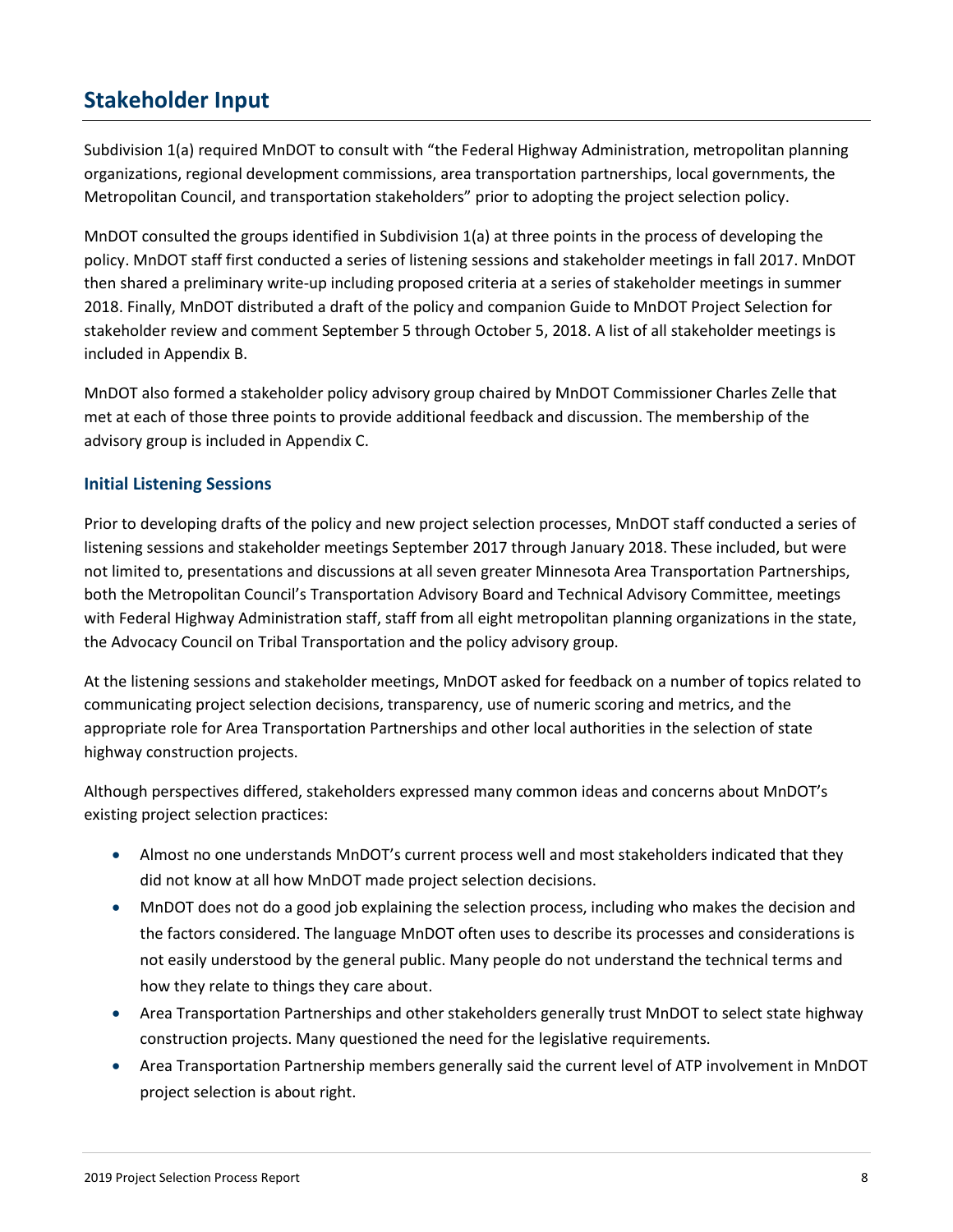- Local authority input on the scope and timing of projects within their jurisdiction is appropriate, but most indicated they generally do not have the time or knowledge to provide significant input for prioritizing projects beyond their geography.
- Many stakeholders expressed concern that numeric scores cannot adequately capture important local considerations.
- Past experiences with numeric scoring systems were often viewed negatively. While numbers have the appearance of transparency, they are often too rigid and can be easily misunderstood.
- Many indicated that qualitative considerations and engineering judgment must remain in the selection process.
- Many emphasized that project selection should be based on the Statewide Multimodal Transportation Plan, 20-year State Highway Investment Plan, and other relevant metropolitan and regional plans and studies.
- Scoring should consider efficiencies of combining stand-alone needs into a larger project.

#### **Feedback on Preliminary Approach**

Based on the initial stakeholder feedback, 2016 Legislative Audit recommendations, and review of other state practices, MnDOT staff developed a preliminary approach to the legislative requirements. Scoring criteria were developed and tested for the various project selection categories MnDOT uses. All of the programs were summarized and documented in a preliminary draft document similar to the Guide to MnDOT Project Selection.

MnDOT staff shared the preliminary draft, gave presentations and held stakeholder meetings with the same groups that participated in the initial listening sessions, as well as additional groups.

The preliminary draft was well received. Stakeholders indicated that it generally made sense and was understandable. Several indicated that they appreciated that the proposed approach was more transparent and objective, but still allowed MnDOT to factor other local considerations in the selection and delivery of specific projects. They made a variety of suggestions for areas that could be better explained or clarified, and criteria to consider or adjust for specific categories.

#### **Review of Draft Policy**

MnDOT used the stakeholder feedback on the preliminary approach to refine criteria, add details and clarify various aspects of the proposed approach. MnDOT then developed a formal draft policy and Guide to MnDOT Project Selection. The documents were posted online and distributed for review and comment to the stakeholders identified in Subdivision 1(a) and the other stakeholders that had participated in the two previous rounds of input.

Stakeholders highlighted areas that were still not clear or that could benefit from additional detail or references. Overall, stakeholders indicated that the new policy was understandable and that it should improve the transparency of what is a complex process. They supported MnDOT making revisions over time to the process and criteria.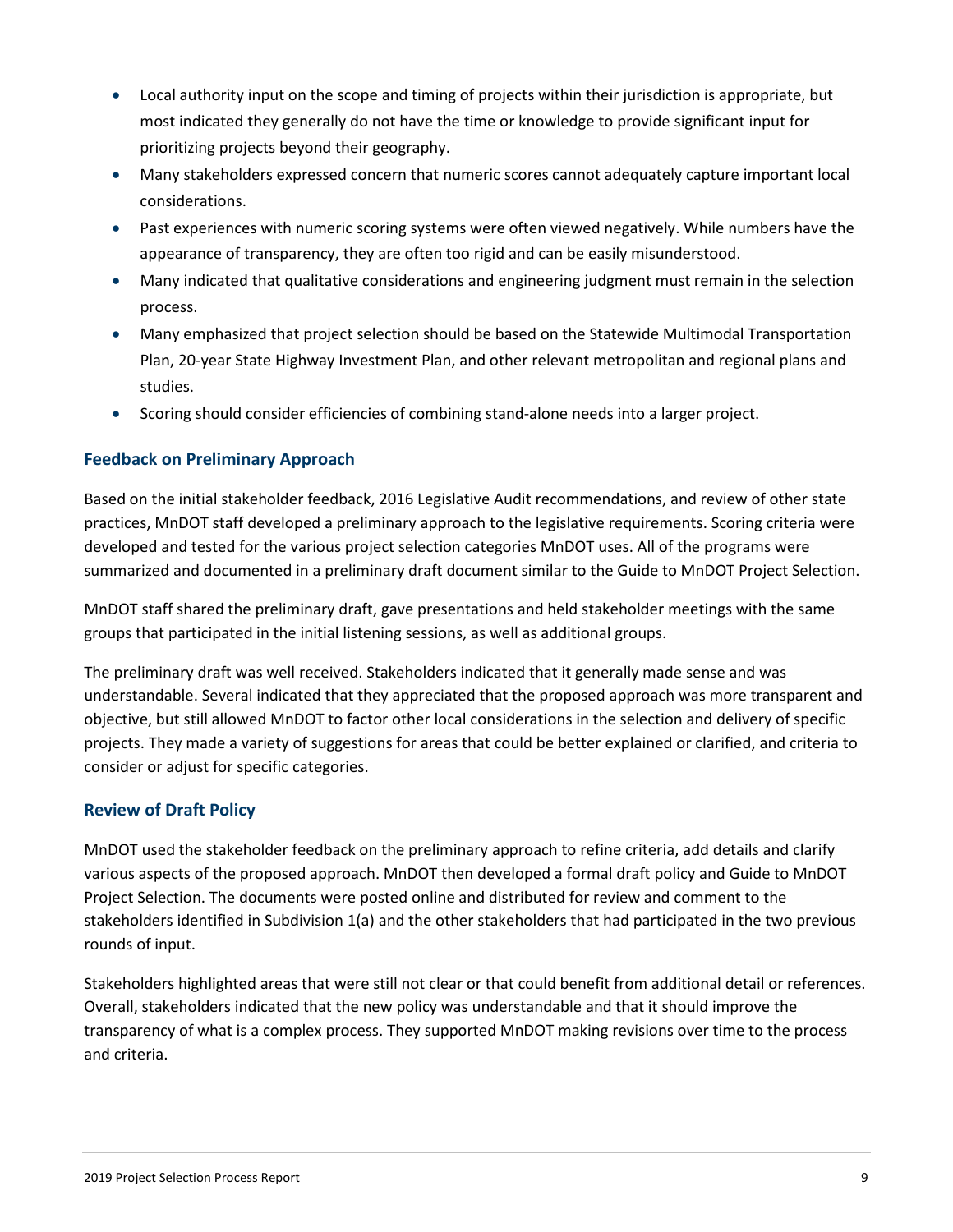# **Consistency, Objectivity and Transparency**

The new project selection policy includes several changes to MnDOT practices that will make the project selection process more consistent, objective and transparent.

Historically, each MnDOT district had discretion in how they prioritized and selected candidate construction projects. Under the new policy, the process to score candidate projects will be consistent. Districts will still have the ability to consider other factors and make decisions, but the scoring and documentation process will be the same.

MnDOT's project selection decisions have always been informed by data and analysis, but the new policy standardizes the use of objective criteria to assign scores.

With limited exceptions in some competitive programs, MnDOT has only publicized the list of projects selected, not the list of candidates. Under the new policy, MnDOT will post the scores for projects considered but not selected and the reasoning behind selection decisions. The lists of candidate projects will be posted at a new project selection website. The new website includes information describing the selection processes and programs subject to this policy, including the criteria used to score and prioritize candidate projects.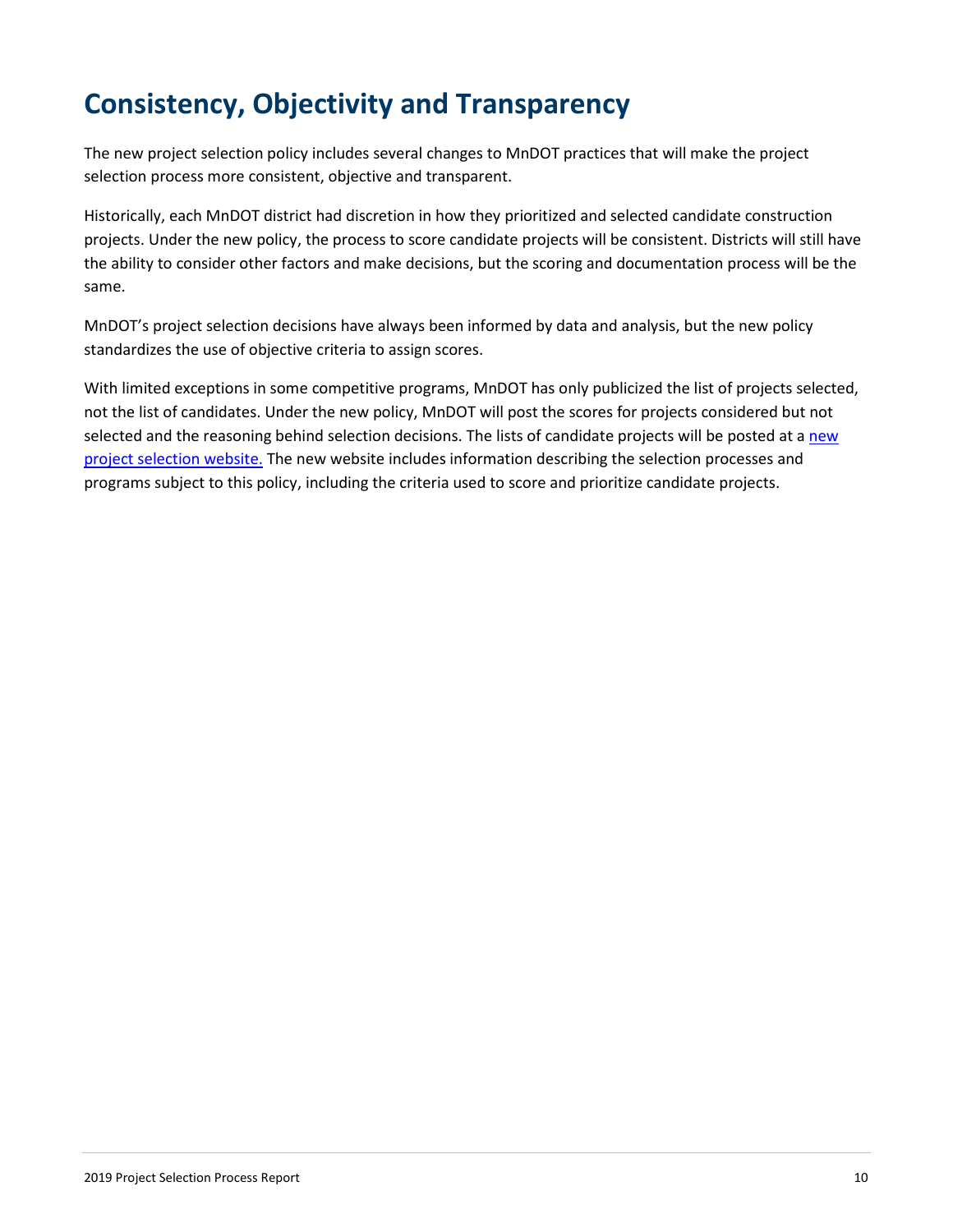# **Implementation**

The new project selection policy will be implemented with the 2020-2023 State Transportation Improvement Program and 2020-2029 Capital Highway Investment Plan. The first list of candidate projects and scores will be posted in summer 2019.

The new scoring and documentation required by the policy will be more effort than MnDOT's prior practice. The project selection process involves dozens of staff throughout the department. While MnDOT conducted some testing in the development of the policy, the full level of effort is not yet known. The new processes may require an effort above past practice comparable to four or five FTEs in the first year or two of implementation. However, MnDOT anticipates that the level of effort should go down over time.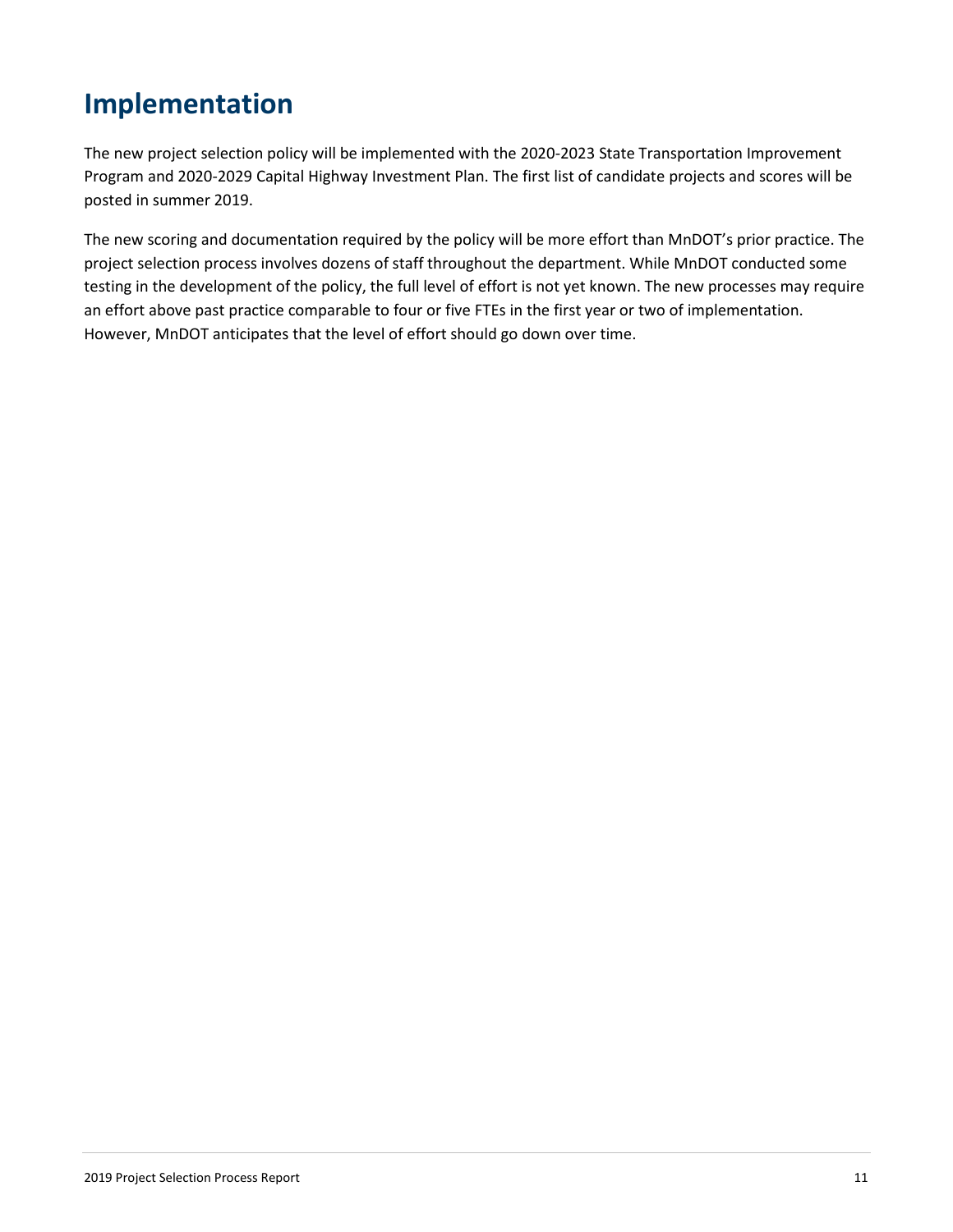**Appendix A: Project Selection Policy**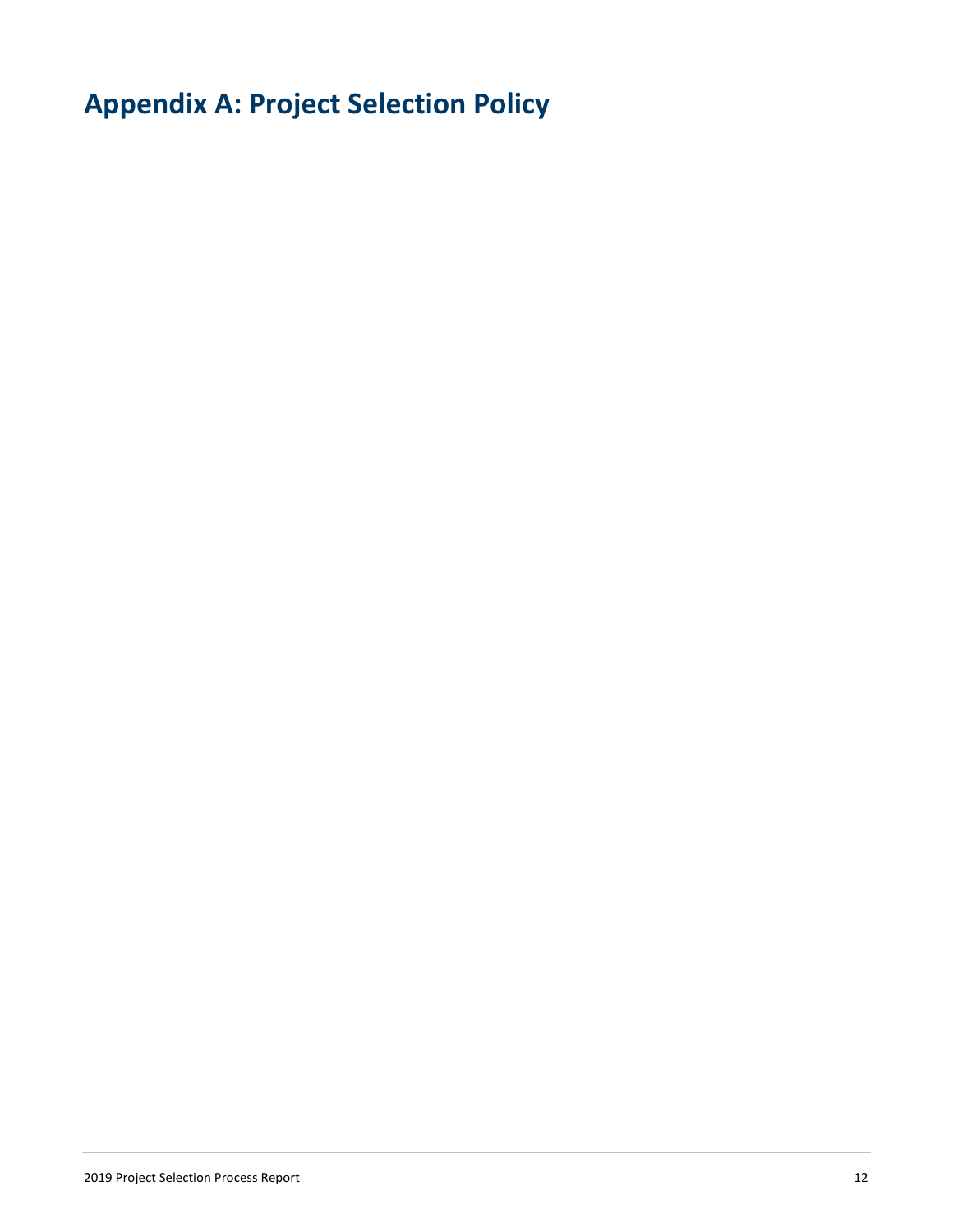

## **Project Selection Policy**

#### POLICY NO. OP016 EFFECTIVE DATE 11-30-2018

Policy Owner: Director, Office of Transportation System Management

Policy Contact: Project Selection Policy Manager, Office of Transportation System Management

### **Policy Statement**

The Minnesota Department of Transportation will use an objective and transparent process to select construction projects on the state highway system to be included in the Capital Highway Investment Plan (CHIP) and State Transportation Improvement Program (STIP).

MnDOT will document and make publicly available for each selection process or program:

- The criteria and process for assigning a numeric score and selecting projects
- The list of candidate projects considered
- The scores assigned to projects and reasoning behind selection decisions not included in the score

### **Reason for Policy**

- Advance the Minnesota GO Vision and Statewide Multimodal Transportation Plan objective Open  $\bullet$ Decision-Making
- Increase the transparency and public understanding of MnDOT's project selection processes
- Implement recommendations in the 2016 Office of the Legislative Auditor's evaluation report "MnDOT  $\bullet$ **Highway Project Selection"**
- Required by Minnesota Laws 2017, First Special Session, Chapter 3, Article 3, Section 124

### Who Needs to Know this Policy

- Commissioner and Senior Leadership Team  $\bullet$
- **District Engineers/Assistant District Engineers**
- **District Materials Engineers**  $\bullet$
- **District Planners and Program Managers**
- District Public Engagement and Public Affairs Coordinators  $\bullet$
- District Traffic Engineers  $\bullet$
- Office of Bridge  $\bullet$
- **Office of Communications**  $\bullet$
- Office of Environmental Stewardship  $\blacksquare$
- **Office of Financial Management**  $\bullet$
- Office of Freight and Commercial Vehicle Operations
- **Office of Government Affairs**

#### Page 1 of 6

#### Project Selection OP016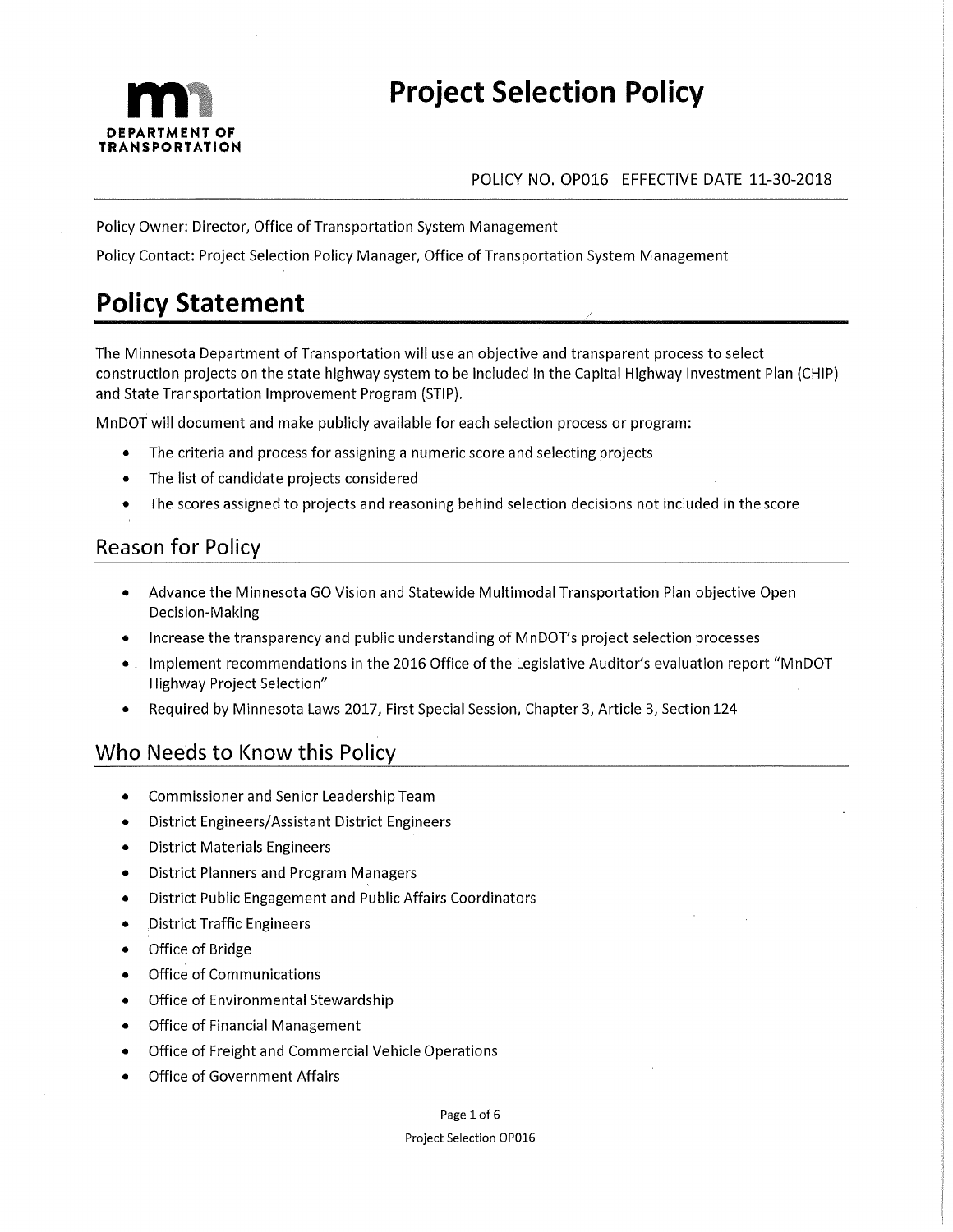- Office of Materials and Road Research
- Office of Project Management and Technical Support
- Office of Public Engagement and Constituent Services  $\bullet$
- Office of State Aid for Local Transportation  $\bullet$
- **Office of Traffic Engineering**  $\bullet$
- Office of Transit and Active Transportation
- Office of Transportation System Management  $\bullet$
- **Project Managers**
- Other parties, including local agency representatives, metropolitan planning organizations, regional development organizations, consultants and contractors, involved in planning and programming state highway construction projects

### Definitions

#### Capital Highway Investment Plan (CHIP)

A document detailing MnDOT's planned capital highway investments for the next ten years on the state highway system.

#### State Highway System (see also Trunk Highway System)

All roads consisting of Interstates, US Highways, and State Highways.

#### **State Transportation Improvement Program (STIP)**

A four-year plan that identifies the schedule and funding of transportation projects by state fiscal year (July 1 through June 30). It includes all state and local transportation projects with federal highway and/or federal transit funding along with 100 percent state funded transportation projects.

### Procedures

As part of this policy, MnDOT has published the Guide to MnDOT Project Selection. The guide includes an overview of MnDOT project selection as well as documentation on the scoring processes and criteria for each program and process MnDOT uses to select construction projects on the state highway system. The guide is incorporated into this policy.

#### Applicability

This policy applies to evaluating and prioritizing capital construction projects on the state highway system either delivered by or selected by MnDOT. The policy applies to all existing MnDOT programs, and any new MnDOT program created after the adoption of this policy, that fund capital construction projects on state-owned highways.

The Policy does not apply to:

- Programs that do not fund capital construction projects on the state highway system  $\bullet$
- Programs for which MnDOT does not make the selection decision  $\bullet$
- Projects included in the 2019-2022 State Transportation Improvement Program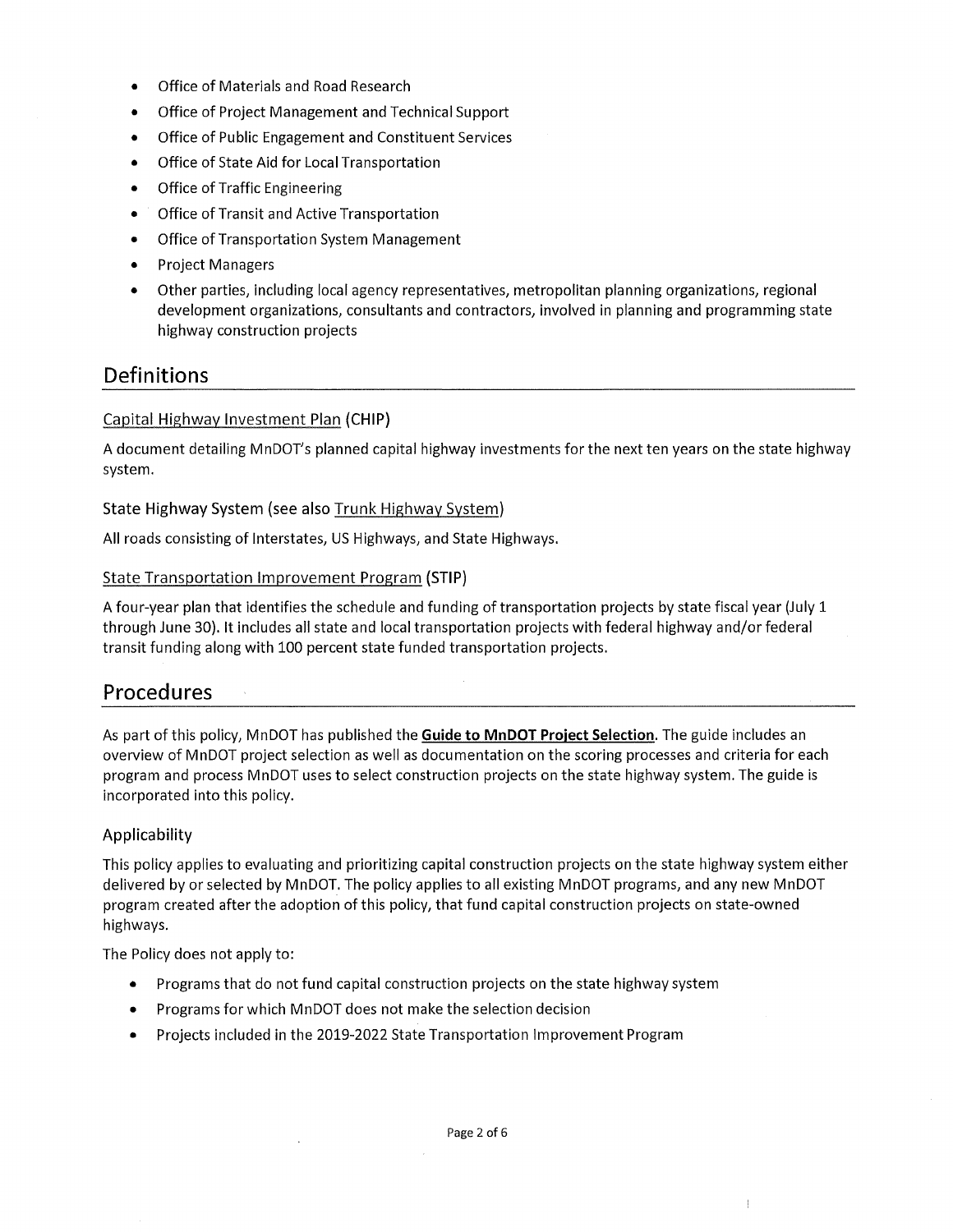#### Use of Numeric Scores

MnDOT will use objective criteria to assign numeric scores in all selection processes subject to this policy. The numeric scores will inform project selection decisions, but MnDOT may consider other factors in addition to the numeric score. When MnDOT does not select a high scoring project or selects a lower scoring project, MnDOT will provide a short explanation for the reasoning behind the decision in addition to the project score.

A change in score is generally not required when project details or timing change. For each selection process, MnDOT will indicate what types of changes would require changing or verifying the score assigned at the time the project was selected. MnDOT will update the score at least every five years for projects originally selected in years 5 through 10 of the Capital Highway Investment Plan that have not been included in the State Transportation Improvement Program.

#### **Changes to Selection Processes and Programs**

MnDOT will annually review and revise the criteria and methodology for each project selection process to incorporate new research and guidance, changes in state or federal law, updates to state plans or policies, stakeholder feedback, and lessons learned from implementing the new project selection policy. When MnDOT makes changes, it will post the revised criteria and methodology and note how the changes will affect projects that have already been selected, if at all.

#### Communication

MnDOT will include the score and category or program for each project subject to this policy in the State Transportation Improvement Program and Capital Highway Investment Plan. MnDOT will maintain a website with plain language descriptions and detailed technical documentation describing the selection processes and programs subject to this policy. The website will include the lists of candidate projects, the scores and reasons for selection decisions.

#### Exemptions

The following activities are not subject to the scoring and documentation requirements of this policy:

- Chip seals, patching and crack sealing of pavements
- Epoxy chip seal wearing courses and crack sealing on bridges  $\bullet$
- Painting of bridge steel superstructures  $\bullet$
- Bridge expansion joint replacement  $\bullet$
- Scour countermeasures  $\bullet$
- **Culvert lining**  $\bullet$
- **Tunnel repairs**  $\bullet$
- Sign, signal, lighting, sensor and guardrail replacement  $\bullet$
- Striping  $\bullet$
- Legal liabilities requiring capital investment  $\bullet$
- $\bullet$ **Emergency repairs**
- Seasonal response (example: fixing winter damage)  $\bullet$
- Slope stabilization  $\bullet$
- Landscaping and revegetation following major construction projects  $\bullet$
- Installation or replacement of fiber optic cables or other transmission lines in state owned right of way  $\bullet$
- Installation of solar panels or other energy infrastructure in state owned right of way  $\bullet$
- Temporary or research demonstration installations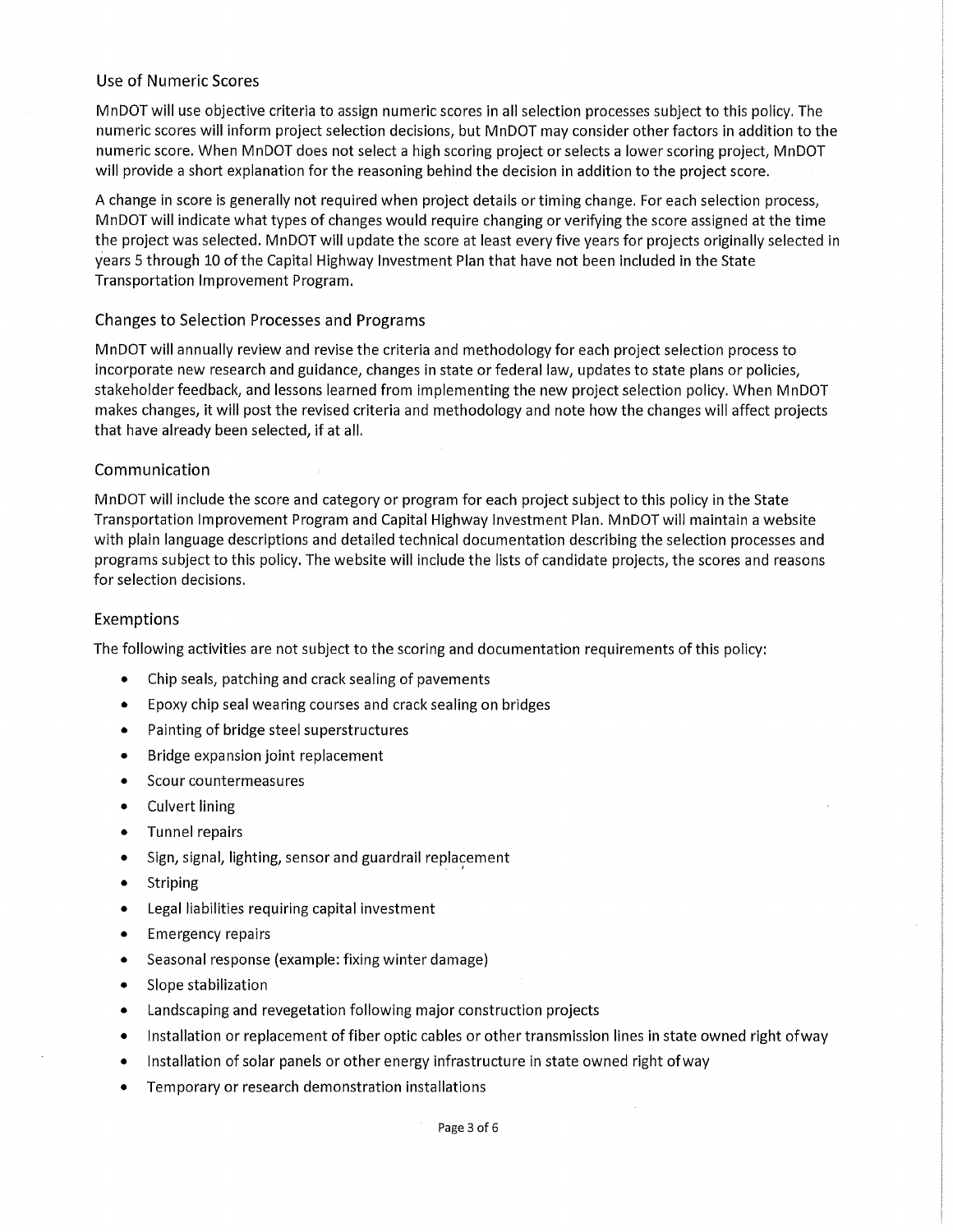### Responsibilities

#### **Commissioner and Senior Leadership Team**

- Ensure implementation of this policy
- Ensure new programs that fund capital construction projects on state owned highways follow the  $\bullet$ requirements of this policy

#### **Office of Transportation System Management**

- Maintain an accurate and up-to-date Guide to MnDOT Project Selection
- Provide technical assistance and guidance to districts and program managers
- Ensure the STIP and CHIP include the documentation required in this policy

#### **Office of Financial Management**

Ensure accurate and complete recording of scores and selection decisions in the Capital Highway  $\bullet$ Information Management Enterprise System and reports created by that system

#### **Office of Communications**

- Develop and maintain a website with detailed information about MnDOT project selection processes  $\bullet$ and programs, including lists of candidate projects, scores and reasoning behind selection decisions
- Develop and maintain graphics and other communications materials using plain language to explain and communicate MnDOT's project selection processes

#### District Engineers, Assistant District Engineers and District Planners

- Identify, score and prioritize candidate construction projects following the direction in the Guide to **MnDOT Project Selection**
- Document reasoning behind project selection decisions

#### **Office of Materials and Road Research**

Provide guidance and technical assistance to districts and program managers

#### **Bridge Office**

- Identify, score and prioritize candidate bridge projects following the direction in the Guide to MnDOT **Project Selection**
- Document reasoning behind project selection decisions
- Provide guidance and technical assistance to districts and program managers

#### **Office of Traffic Engineering**

Provide guidance and technical assistance to districts and program managers

#### **Office of Transit and Active Transportation**

Provide guidance and technical assistance to districts and program managers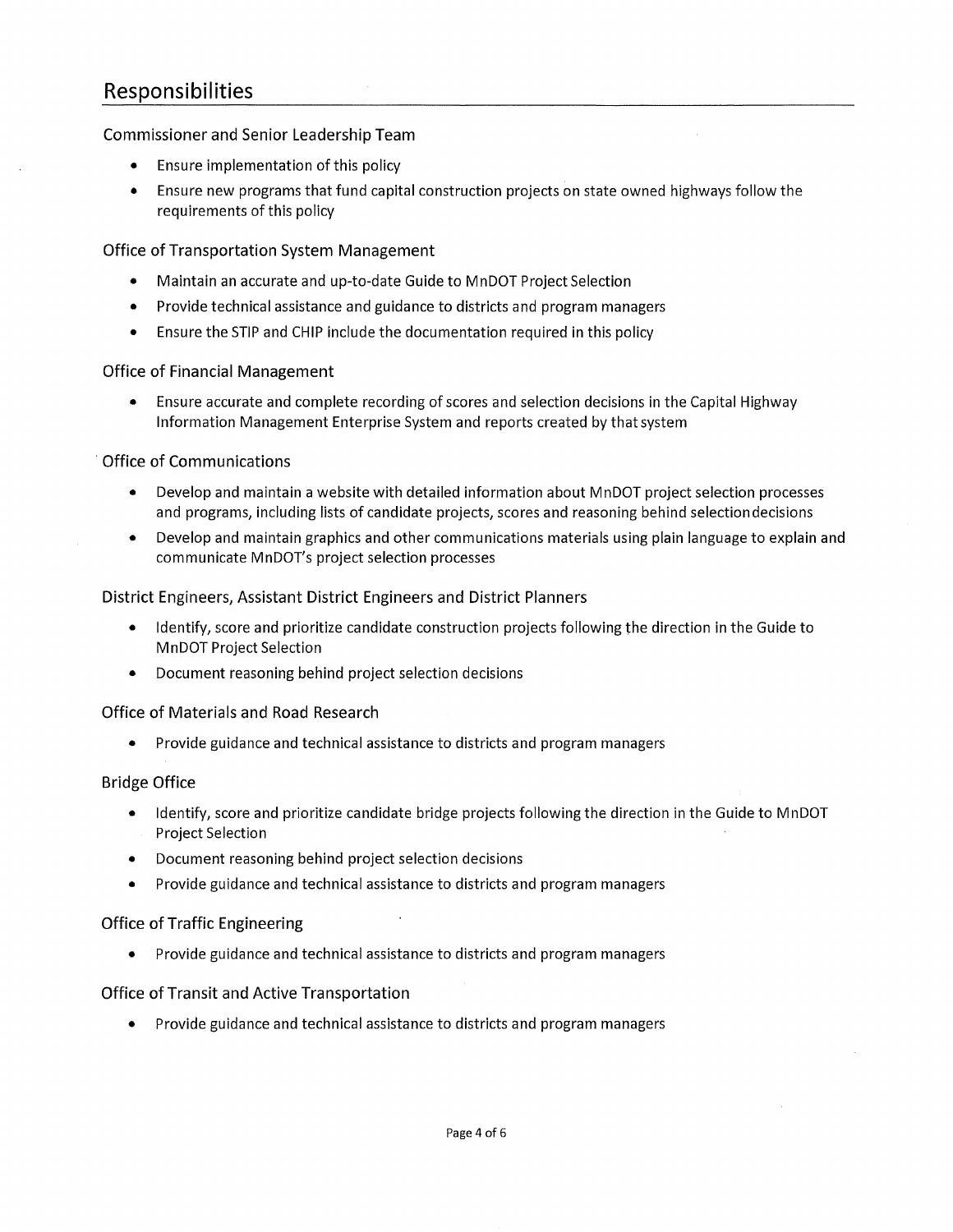#### **Program Managers**

- $\bullet$ Develop and maintain detailed documentation on the scoring criteria and selection process for their program consistent with the requirements of this policy
- Document reasoning behind project selection decisions  $\bullet$

Project Managers, Public Affairs Coordinators and Public Engagement Staff

- $\bullet$ Understand this policy and the processes identified in the Guide to MnDOT Project Selection sufficiently to explain the process to stakeholders and the general public
- $\bullet$ When requested, provide information regarding the score and reasoning behind project selection decisions

#### Office of the Chief Counsel

 $\bullet$ Develop and maintain records retention guidance for project scores, reasoning and other documentation related to this policy

#### **Forms and Instructions**

**Guide to MnDOT Project Selection** 

### **Related Information**

http://www.dot.state.mn.us/projectselection/ https://www.dot.state.mn.us/planning/program/index.html https://www.dot.state.mn.us/planning/program/stip.html https://www.dot.state.mn.us/planning/10yearplan/index.html http://minnesotago.org/ http://minnesotago.org/final-plans/smtp-final-plan http://minnesotago.org/final-plans/mnship-final-plan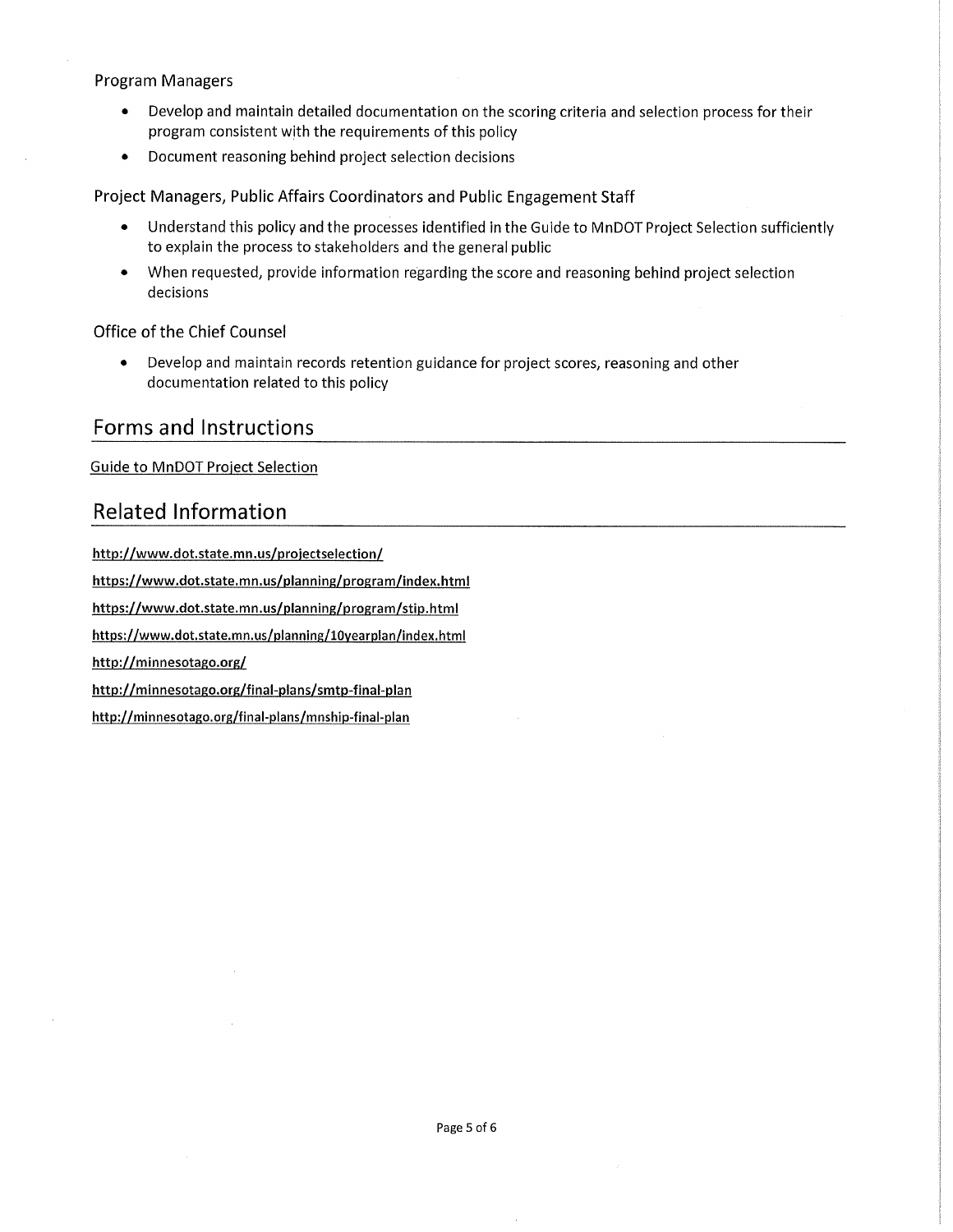### Policy Ownership and Authorization

| <b>Policy Owner:</b>                                                                                                                                                                                                           |
|--------------------------------------------------------------------------------------------------------------------------------------------------------------------------------------------------------------------------------|
| Digitally signed by Ed Idzorek<br>Ed Idzorek<br>Date: 2018.12.12 13:23:50 -06'00'<br>Signature:                                                                                                                                |
| Print Name: _<br>the contract of the contract of the contract of the contract of the contract of                                                                                                                               |
| Date: the contract of the contract of the contract of the contract of the contract of the contract of the contract of the contract of the contract of the contract of the contract of the contract of the contract of the cont |
| Internal Control & Accountability Governance Board has reviewed this policy and recommends approval:                                                                                                                           |
| Signature:                                                                                                                                                                                                                     |
| $\delta$ or $\Gamma$ ine<br>Print Name:                                                                                                                                                                                        |
| Date: $\qquad \qquad$                                                                                                                                                                                                          |
| <b>Responsible Senior Officer:</b>                                                                                                                                                                                             |
| Signature:                                                                                                                                                                                                                     |
| MULVIHILL<br>Print Name: _<br>U SA N                                                                                                                                                                                           |
| Date:                                                                                                                                                                                                                          |

 $\sim$ 

 $\ddot{\phantom{a}}$ 

 $\bar{\tau}$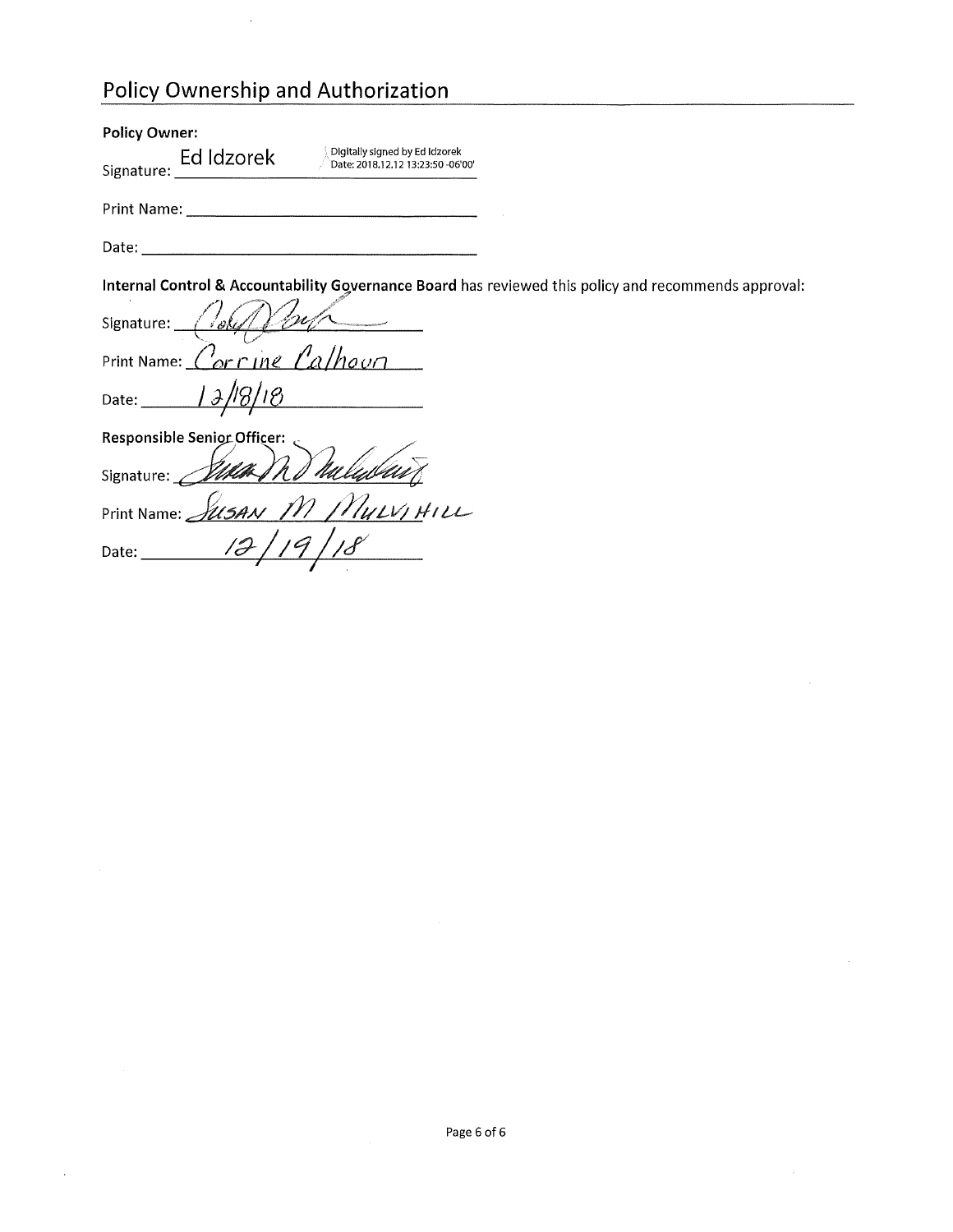# **Appendix B: Stakeholder Consultation Meetings**

#### **List of Stakeholder Meetings (by date)**

- **Area Transportation Partnership 7**—Mankato (September 8, 2017)
- **Area Transportation Partnership 4**—Fergus Falls (September 25, 2017)
- **Area Transportation Partnership 2**—Bemidji (September 27, 2017)
- **Area Transportation Partnership 8**—Granite Falls (October 4, 2017)
- **Area Transportation Partnership 3**—Baxter (October 5, 2017)
- **Area Transportation Partnership 6**—Rochester (October 13, 2017)
- **Federal Highway Administration Minnesota Division**—Saint Paul (October 20, 2017)
- **Minnesota City Engineers Association / County Engineers Association of Minnesota Joint Board Meeting**—Deerwood (October 25, 2017)
- **Metropolitan Planning Organization Directors**—Arden Hills (November 7, 2017)
- **Policy Advisory Group**—St. Paul (November 9, 2017)
- **Area Transportation Partnership 1**—Carlton (November 15, 2017)
- **Region 5 Development Commission Transportation Advisory Committee**—Staples (November 15, 2017)
- **Metro District Capital Improvements Committee**—Roseville (December 8, 2017)
- **Metropolitan Council Staff**—Saint Paul (December 19, 2017)
- **Metropolitan Council Transportation Advisory Board**—Saint Paul (December 20, 2017)
- **Metropolitan Council Transportation Advisory Board's Technical Advisory Committee**—Saint Paul (January 3, 2018)
- **Advocacy Council on Tribal Transportation**—Baxter (January 10, 2018)
- **MnDOT Programming Update Workgroup**—Arden Hills (April 27, 2018)
- **Metropolitan Planning Organization Directors**—Arden Hills (May 1, 2018)
- **Area Transportation Partnership 6**—Rochester (May 11, 2018)
- **Federal Highway Administration Minnesota Division**—Saint Paul (May 15, 2018)
- **Regional Development Commission Transportation Planners**—Red Wing (May 16, 2018)
- **Metropolitan Council Congestion Management Process Advisory Committee**—Saint Paul (May 22, 2018)
- **Policy Advisory Group**—St. Paul (May 31, 2018)
- **Area Transportation Partnership 4**—Fergus Falls (June 4, 2018)
- **Metropolitan Council Transportation Advisory Board's Technical Advisory Committee**—Saint Paul (June 6, 2018)
- **Minnesota County Engineers Association**—Alexandria (June 14, 2018)
- **Region 7W Transportation Advisory Committee and Policy Board**—Saint Cloud (June 15, 2018)
- **Metropolitan Council Transportation Advisory Board**—Saint Paul (June 20, 2018)
- **Area Transportation Partnership 3**—Saint Cloud (June 21, 2018)
- **Area Transportation Partnership 8**—Redwood Falls (June 22, 2018)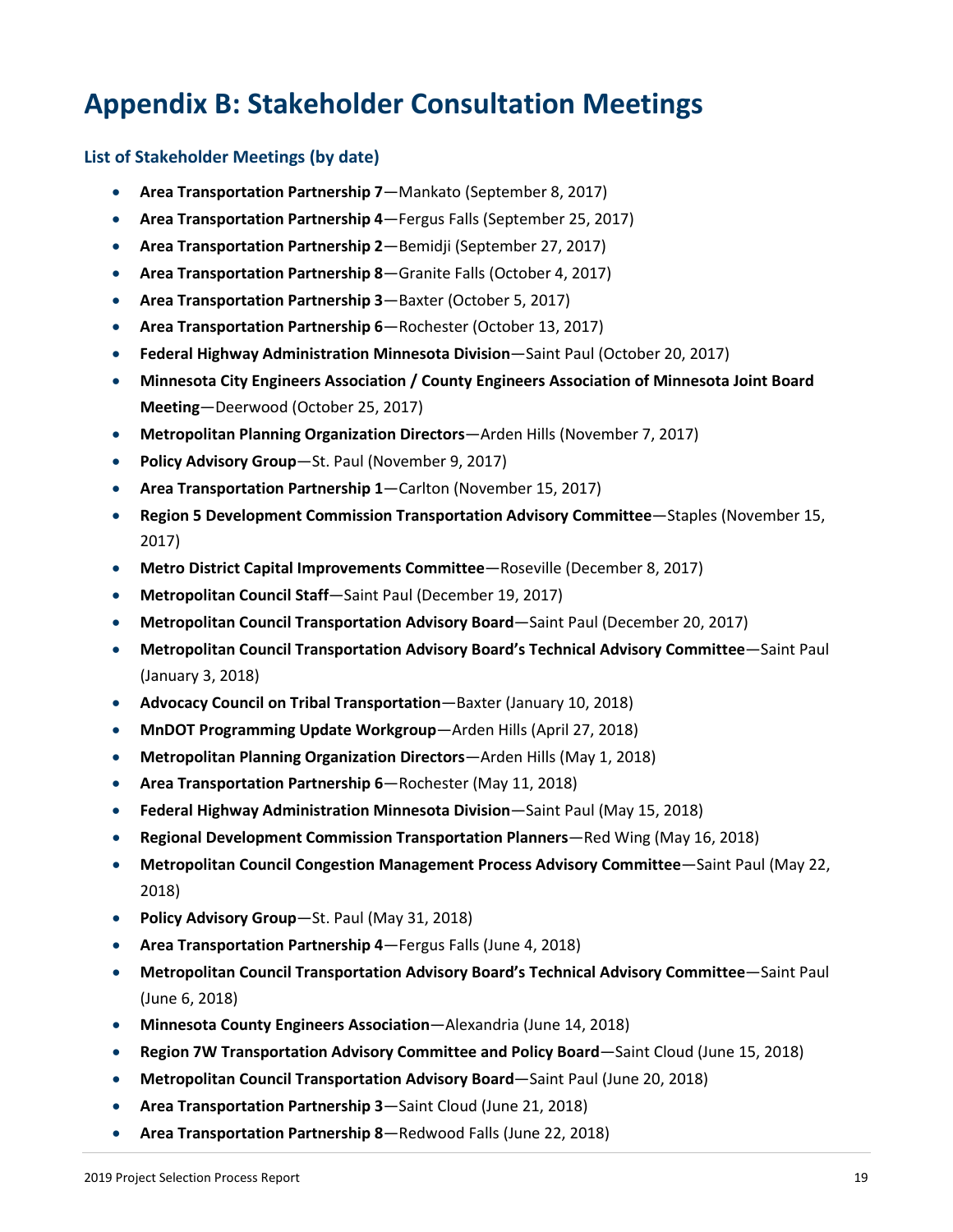- **Metropolitan Council Transportation Committee**—Saint Paul (June 25, 2018)
- **Area Transportation Partnership 2**—Thief River Falls (June 28, 2018)
- **Area Transportation Partnership 7**—Mankato (June 29, 2018)
- **Metropolitan Council Staff**—Saint Paul (July 9, 2018)
- **Area Transportation Partnership 1**—Mountain Iron (July 11, 2018)
- **Advocacy Council on Tribal Transportation**—Carlton (July 12, 2018)
- **Metro Cities Transportation and General Government Policy Committee**—Saint Paul (July 16, 2018)
- **Policy Advisory Group**—St. Paul (September 13, 2018)
- **Transportation Alliance Legislative Committee**—St. Paul (September 27, 2018)